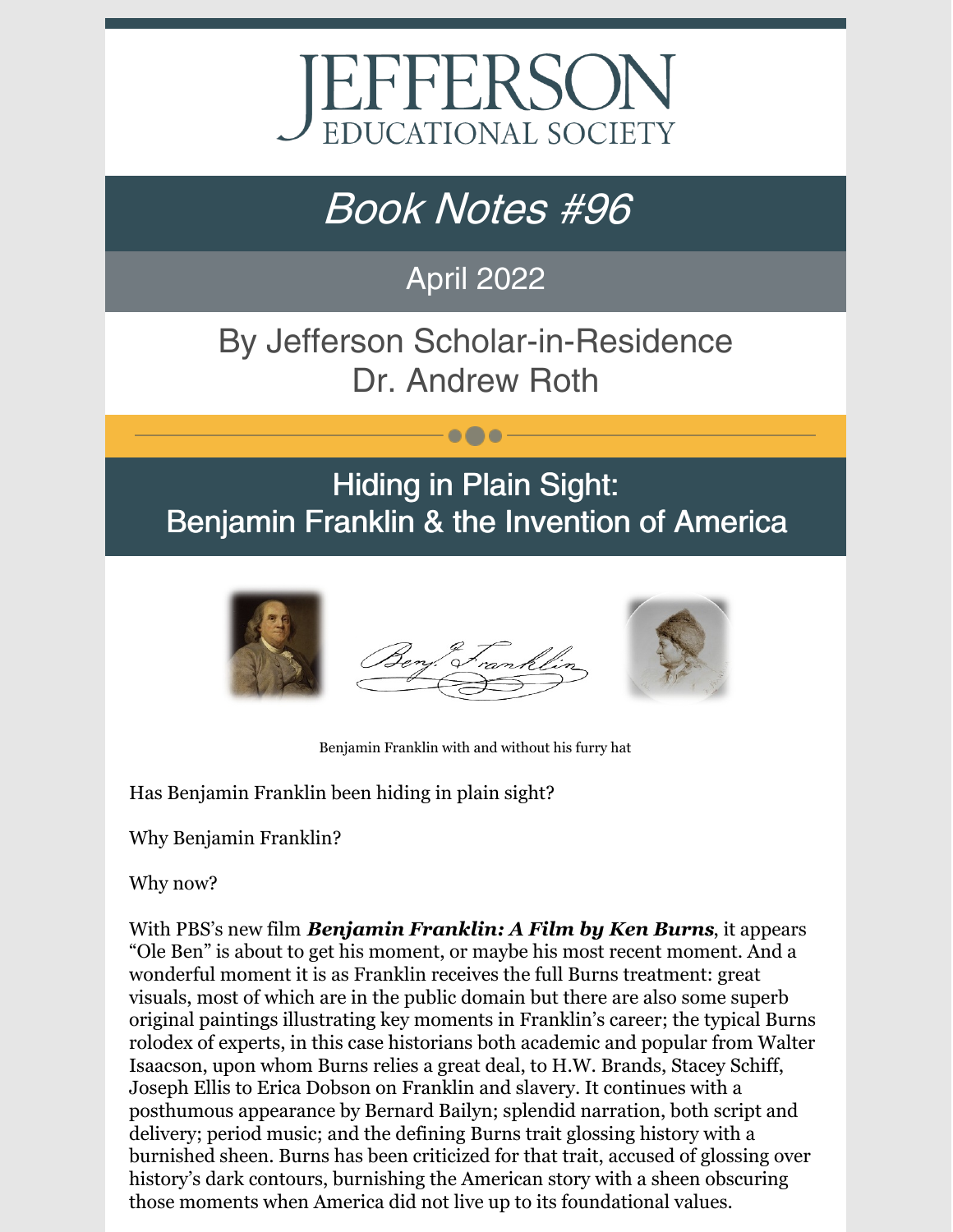#### To which I say, "Get a grip!"

True, in Burns' *The Civil War*, particularly relying on the late southern historian Shelby Foote, he came close to accepting the South's mythology of "The Lost Cause," which falsely attributes the war to a sectional economic rivalry and states' rights rather than the evil of slavery. But in *The War*, Burns confronts the internment of Japanese-Americans head-on. In *Baseball*, he brings the Negro Leagues, as they were known, out of the shadows and into their proper place in the history of the "American Game." And in *Jazz*, he agreed, as I do, with Gerald Early who said 2,000 years from now what will be remembered about the American experiment will be "the Constitution, jazz music, and baseball … the three most beautifully designed things this culture has ever produced." [1] Neither, like some progressive historians, an academic termite feeding on America's sins nor, like Hillsdale College's 1776 curriculum, an American triumphalist apologist, Burns (and I'm not sure he'd accept this description) is a great centrist storyteller telling America's ever evolving commitment to its foundational values of liberty, equality, and opportunity.

Both essential and central to that story is the story of Benjamin Franklin, the original American. Essential because without him it would not have happened and central because his life story is the story of America in miniature. Since the story of Benjamin Franklin is so central to American identity it is hard to say he has been neglected. Yet, in a strange way, he has been neglected. Or at least the real Ben Franklin, the person behind the myth, has been neglected. Franklin is so famous, so ubiquitous in American culture, that it's almost as if the *real* Ben Franklin is *hiding in plain sight*.

Franklin's name and image are everywhere. He is on the 50-cent coin and the hundred-dollar bill. No state is named after him, but northeastern Tennessee was for a short time a separate state named "Franklin." There are 24 counties and parishes named for Franklin; there are approximately 45 towns and cities named Franklin, including Franklin, Pennsylvania; at least four mountains bear his name and eight colleges and universities; 25 high schools, 11 middle schools, and 19 elementary schools; multiple businesses including Franklin Mills Mall in Philadelphia; bridges, highways, and streets galore; and zoos, battleships, planetariums, athletic fields, and one men's club, Philadelphia's The Franklin Inn Club, the first to admit women. [2] That is only appropriate since Franklin literally invented the American notion of a "service club" with his founding in 1727 of The Junto, "a club of inquirers into matters moral, political, and scientific" who also engaged in public service, like founding America's first volunteer fire company and its first public library. [3]

Still, despite this omnipresence, most people know very little about the man behind the myth, what he did, and why it is important. Most people's understanding of Benjamin Franklin does not extend very much beyond what John Adams feared. In a letter to Benjamin Rush (April 4, 1790), Adams wrote that most people's understanding of the American Revolution would be "that Dr. Franklin's electrical Rod smote the Earth and out Sprang General Washington. That Franklin electrified him with his Rod – and thence forward these two conducted all Policy Negotiations, Legislation, and War." [4]

John Adams' insecurities aside, who, *hiding in plain sight*, was Benjamin Franklin? Inspired by Ken Burns, in the next several *Book Notes* I'll try to bring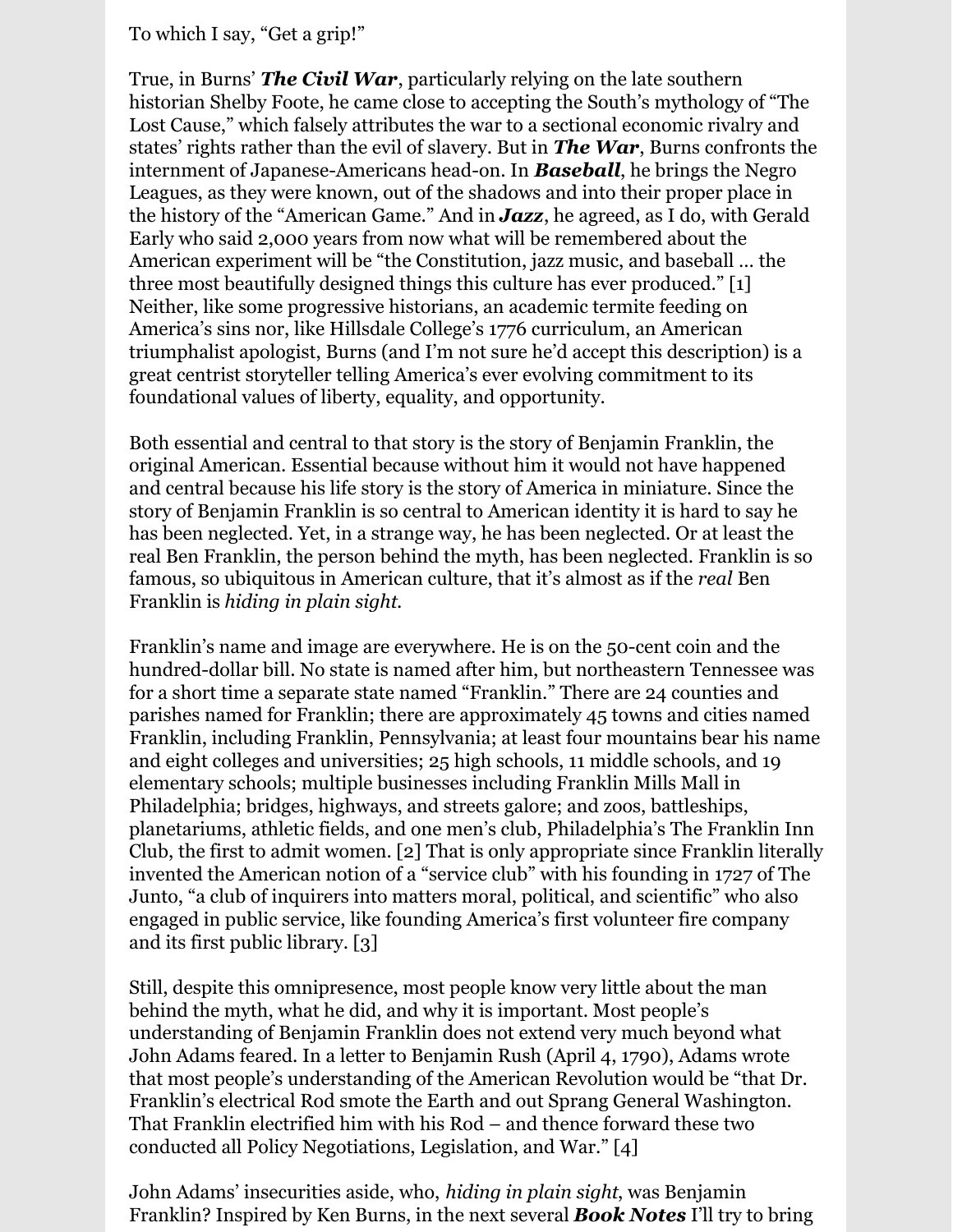him out of his ironic obscurity by placing him squarely in the context of my *The American Tapestry Project*. Franklin will be the sole focus of *The American Tapestry Project's* next episode on WQLN/NPR on Sunday, April 10 at 4 p.m. As always, it can then be found on WQLN's website [here](https://www.wqln.org/Listen/Podcasts/The-American-Tapestry-Project) and on the NPR One app [here](https://www.npr.org/podcasts/910673300/the-american-tapestry-project). In this *Book Note*, we'll connect Franklin to *The American Tapestry's* "The American Dream: A 'Hustling' Nation exploring the story of Franklin as America's first entrepreneur and founder of the American selfimprovement industry." In future *Book Notes*, we'll connect Franklin to the *Tapestry's* "Freedom's Story at Home and Abroad" and its "Freedom's Faultlines" exploring Franklin and slavery, immigration, and "The Fusion Thread" on becoming American.

So, who was this man whose name you know probably as well as you know your own, but about whom you may know very little? Born into obscurity in 1706, who was this son of an immigrant candlemaker and his wife who upon his death in 1790 was one of the most famous men in the world? Who was this printer turned entrepreneur who founded America's first franchise system? Who was this inveterate tinkerer, whose inventions are part of the fabric of American life, who was also a great scientist whose experiments with electricity would have garnered a Nobel Prize, according to historian Gordon Wood, had there been such a prize in the 18th century? [5] Who was this apostle of public service who at the local level defined democratic politics and at the national level was the only Founder to sign all four foundational American documents? Who was this writer – America's first continentally successful author and publisher – who also invented the American self-improvement industry?

Of all his accomplishments, the one he remained proudest of was his success as a printer. According to Carl van Doren, even after he became famous as an author, scientist, and statesman, Franklin always signed personal letters "B. Franklin, printer." [6] More to the point for understanding his role in *The American* **Tapestry**, how did this poor son of a candlemaker, who ran away from home at 17 and a mere 25 years later at 42, financially secure, retire to the life of a gentleman dedicated to scientific inquiry and public service? Although the phrase was not coined for another 200 years, he did it by living – inventing? – the American Dream. In one of *The American Tapestry's* major threads, we talk about how America is a "hustling" nation of "can-do" people. Hustle is a word with two connotations; on the one hand it means working hard; on the other, it can mean cutting a corner or two. Franklin was the "*husltingest,"* most can-do of people.

As he says of himself in his autobiography, even as a child he "(I) was generally a leader among the boys." [7] That carried over into his business enterprises and later public service and political leadership. He always had both an energetic and an independent streak. Apprenticed to his older brother James to learn the printer's trade, he early demonstrated his writing skills in his "Silence Dogood" letters and essays. Chafing under his brother's discipline, Franklin ran away first to New York City and then to Philadelphia. He described his entrance into Philadelphia in a famous passage from his *Autobiography* "with a Roll (a loaf of bread) under each Arm, and eating the other. Thus, I went up Market Street as far as Fourth Street, passing by the Door of Mr. Read, my future Wife's Father, when she standing at the Door saw me, thought I made as I certainly did a most awkward ridiculous appearance." [8]

In Philadelphia, Franklin embarked upon the printer's trade, met the Governor of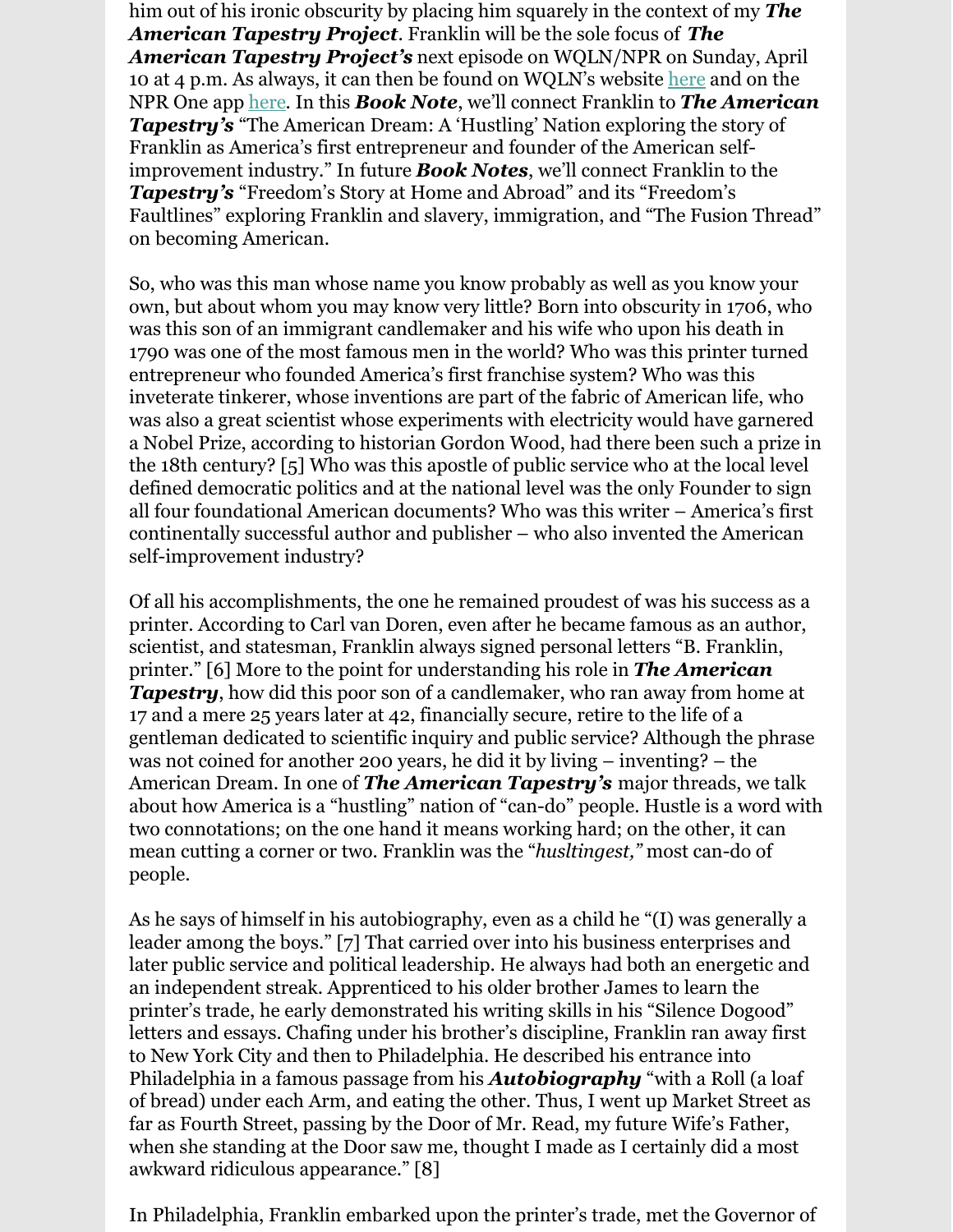Pennsylvania Sir William Keith, who persuaded him to go to London to acquire the means to set up an independent newspaper. In London, Franklin learned that Keith had sent him upon a fool's errand and after two years returned to Philadelphia. Back in Philadelphia, after a brief experience as a shopkeeper, Franklin returned to his printer's trade and established a newspaper – *The Pennsylvania Gazette*. This was in 1729 – Franklin was 23. As noted above, over the next 19 years, Franklin would make himself financially independent and "retire" in 1748 at the age of 42.

#### How did he do it?

He tried to tell us in his *The Way to Wealth*, a book he wrote in 1757 for his nephew Benjamin Mecom, son of Franklin's sister Jane. [9] The young Benjamin Mecom seemed never to be able to get out of his own way. His sister wanted her famous and fabulously successful brother to set his nephew on the path to success. Alas, it never did work for young Benjamin Mecom, but the book itself invented the American self-improvement industry. Within 40 years, it had been reprinted in 145 editions; it has been continuously in print since the 18th century in more than 1,300 editions.  $[10]$ 

In it, Franklin largely draws from his earlier Poor Richard essays in the almanacs he published in the 1730s and 1740s. *The Way to Wealth* contains phrases, axioms, and moralisms that have become part of the fabric of the American vernacular, such as:

- "God helps them that help themselves,"
- "he that riseth late must trot all day, and shall scarce overtake his business at night,"
- "the sleeping fox catches no poultry,"
- "industry need not wish,"
- "he that lives upon hope will die fasting,"
- "have you somewhat to do tomorrow, do it today,"
- "little strokes fell great oaks,"
- "if you would have a faithful servant and one you like, serve yourself,"
- "tis easier to suppress the first desire than to satisfy all that follow it,"
- "the second vice is lying, the first is running in debt,"
- "Now to conclude, experience keeps a dear school, but fools will learn in no other, and scarce in that, for it is true, we may give advice, but we cannot give conduct, as Poor Richard says: however, remember this, they that won't be counseled, can't be helped, as Poor Richard says: and farther, if you will not hear reason, she'll surely rap your knuckles." [11]

The folksy wisdom of Poor Richard aside, Franklin built his business success upon seven or eight pillars that are as relevant in 2022 as they were in the 1740s.

He *worked hard* and was *trustworthy*. In his autobiography he relates an incident "that one Night when having imposed my forms (set type), I thought my Day's work over, when one of them by accident was broken. … I immediately composed it over again before I went to bed." [12]

*Image conscious,* he made sure people knew how hard he worked. It's been suggested that among his many inventions was public relations. In his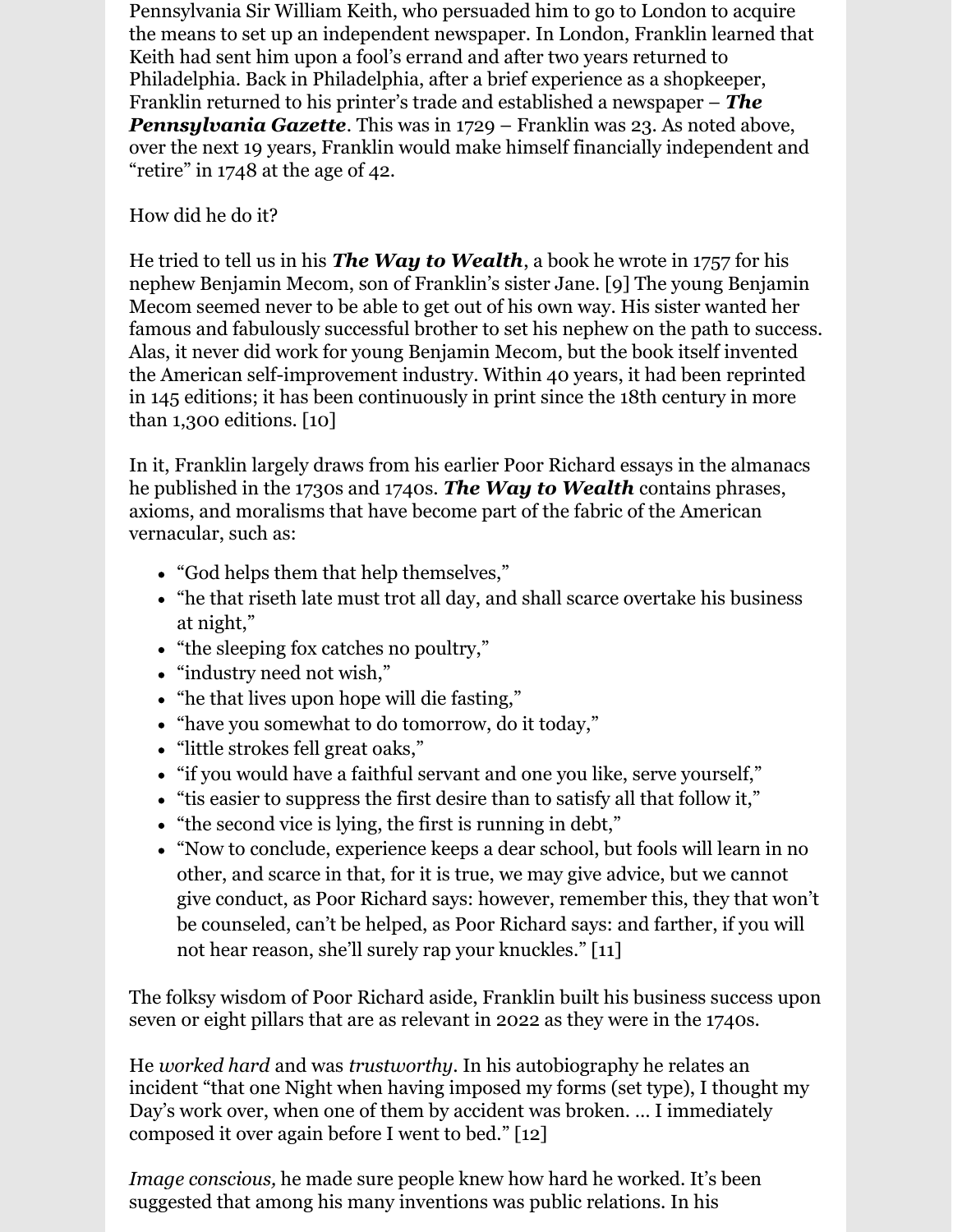autobiography, he remarks how he "took care not only to be in Reality Industrious and frugal, but to avoid all Appearances to the contrary." [13]

He understood the value of *networking,* forming his own private club of likeminded young artisans and workingmen – The Leather Apron Club, known officially as The Junto. The group met for discussion of matters moral, philosophical, political, and, of course, business. Not only did Franklin and his associates discuss books and issues of the day for self-improvement and engage in civic activities, they also did business with one another and led other potential customers to one another's services. [14]

If one of the attributes of a leader is that they are a *risk taker*, then Franklin thoroughly understood Shakespeare's admonition that "our doubts are traitors/And make us lose the good we oft might win/by fearing to attempt." [15] But Franklin was neither a gambler nor a bungee jumper – he took calculated chances often publishing works beyond his newspaper. He published almanacs, pamphlets, and other books. He published English author Samuel Richardson's *Pamela*, the first novel published in the colonies.

When young printers working for him wanted to venture out on their own, he bankrolled them and, in the process, created America's first *franchise network*. The term franchise wasn't used in the 18th century, but Franklin's network of printers who he financed for a share of their profits essentially created America's first "chain" or "franchise" operation.

He also intuitively understood the concept of *vertical integration* as he became involved in procuring the manufacture of paper needed in any printing concern, the challenge of distribution which he solved by becoming one of America's first post masters giving him access to markets throughout the colonies and establishing the home delivery of mail.

He also understood the power of *public-private partnerships*, extending his printing business to printing currency for the Pennsylvania Assembly and other government documents for both Pennsylvania and Delaware.

In short, long before marketing became an economic discipline unto itself, Benjamin Franklin understood the *Four P's*:

He diversified his **Products** – newspapers, almanacs, books, but he also printed pamphlets, and entered into contracts printing government documents and currency; His postal service work enabled him to master **Place** – which in marketing jargon is distribution – he sent his products all llelleller over the colonies ... He understood **Price** – selling low to counter competition and to drive volume and he was an ingenious **Promoter** – Poor Richard was America's first commercial icon.

Benjamin Franklin – in many ways, among the many things he invented, it can be argued he invented the American way of doing business. He was a self-employed entrepreneur; he understood the need to know how to "read" a market to satisfy its demands; he understood the need to not only be honest and thrifty but also to be perceived as an honest and thrifty person, one who could be relied upon and trusted. He understood risk, but also the need to temper risk-taking with calculation. And he understood that no one does anything alone. He was the consummate master of relationships. He understood networking long before the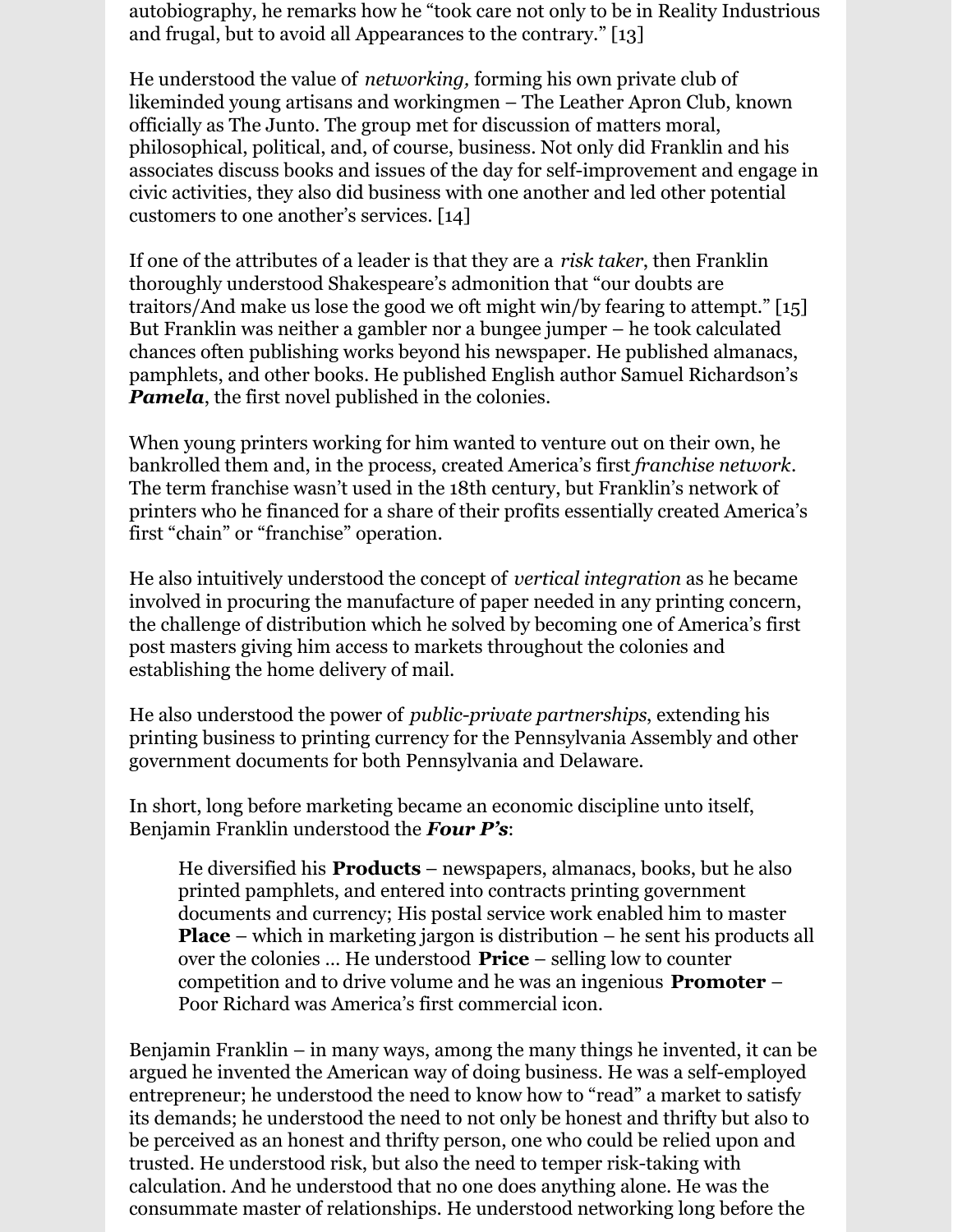term entered the American lexicon both personally through his Junto Club, but also through his involvement in civic affairs.

If anyone exemplifies *The American Tapestry's* spirit of a "hustling" America, it is Benjamin Franklin!

Next week in *Book Notes:* Benjamin Franklin and American Freedom!

If you missed Ken Burns' "Benjamin Franklin" earlier this week and you are a member of WQLN PBS, then you can see it on PBS Passport. Also, on April 21 at 8 p.m., Judy Woodruff will host a program on "Benjamin Franklin: Diplomat" on WQLN/PBS; also, at the H.O. Hirt Auditorium at Blasco Library on April 21 at 6 p.m., there will be a free in-person gathering celebrating the film, featuring excerpts from the film, a panel discussion about Ben Franklin, and a Snap Circuit demonstration of Franklin's key electrical discoveries. You can also tune into my *The American Tapestry Project* on Sunday, April 10, at 4 p.m., which will also be posted to the WQLN website for later listening. In the program, in addition to hearing one of Franklin's inventions, the glass armonica, I'll be exploring the question, "Why Benjamin Franklin? Why Now?"



-- Andrew Roth, Ph.D. Scholar-in-Residence The Jefferson Educational Society [roth@jeserie.org](mailto:roth@jeserie.org)

This content is copyrighted by the Jefferson 2022.

#### **Photo Credits**

*Benjamin Franklin* artist anonymous in the style of Joseph-Siffred Duplessis from **Wikicommons** is available [here](https://commons.wikimedia.org/wiki/File:Benjamin_Franklin_by_Joseph_Siffrein_Duplessis.jpg) accessed March 18, 2022.

*Benjamin Franklin's Signature* from **Wikicommons** is available [here](https://upload.wikimedia.org/wikipedia/commons/6/61/Benjamin_Franklin_signature.png) accessed March 18, 2022. *Benjamin Franklin plate designed by Emile Dupont-Zipcy* from **Wikicommons** is available [here](https://commons.wikimedia.org/wiki/File:Benjamin_Franklin_MET_DP248285.jpg) accessed March 18, 2022.

#### **End Notes**

- 1. Early, Gerald in **AZ Quotes** is available [here](https://www.inspiringquotes.us/author/1537-gerald-early#:~:text=Gerald Early Quotes and Sayings %2D Page 1&text=%E2%80%9CI think there are only,this culture has ever produced.%E2%80%9D) accessed March 30, 2022.
- 2. *"Lists of Places named for Benjamin Franklin"* in **Wikipedia, the free encyclopedia** is available [here](https://en.wikipedia.org/wiki/List_of_places_named_for_Benjamin_Franklin) accessed March 30, 2022.
- 3. Brands, H.W. *The First American: The Life and Times of Benjamin Franklin*. (New York: Doubleday, 2000), p. 92.
- 4. Adams, John. *"From John Adams to Benjamin Rush, 4 April 1790"* **at Founders Online at National Archives** is available [here](https://founders.archives.gov/documents/Adams/99-02-02-0903) accessed March 30, 2022.
- 5. Gordon Wood, quoted in Ken Burns' film *Benjamin Franklin* is available on PBS Passport and other PBS web sites.
- 6. van Doren, Carl. *Benjamin Franklin*. (New York: Penguin Books, 1991), p. 124. Originally published in 1938 by The Viking Press.
- 7. Franklin, Benjamin. *The Autobiography of Benjamin Franklin*. Ed. Leonard W. Larrabee, et. al. (New Haven, CT: Yale University Press, 1964), p. 54.

9. Lepore, Jill. *Book of Ages: The Life and Opinions of Jane Franklin*. (New York: Vintage Books, 2014), pp. 99-100.

<sup>8.</sup> Ibid., p. 76.